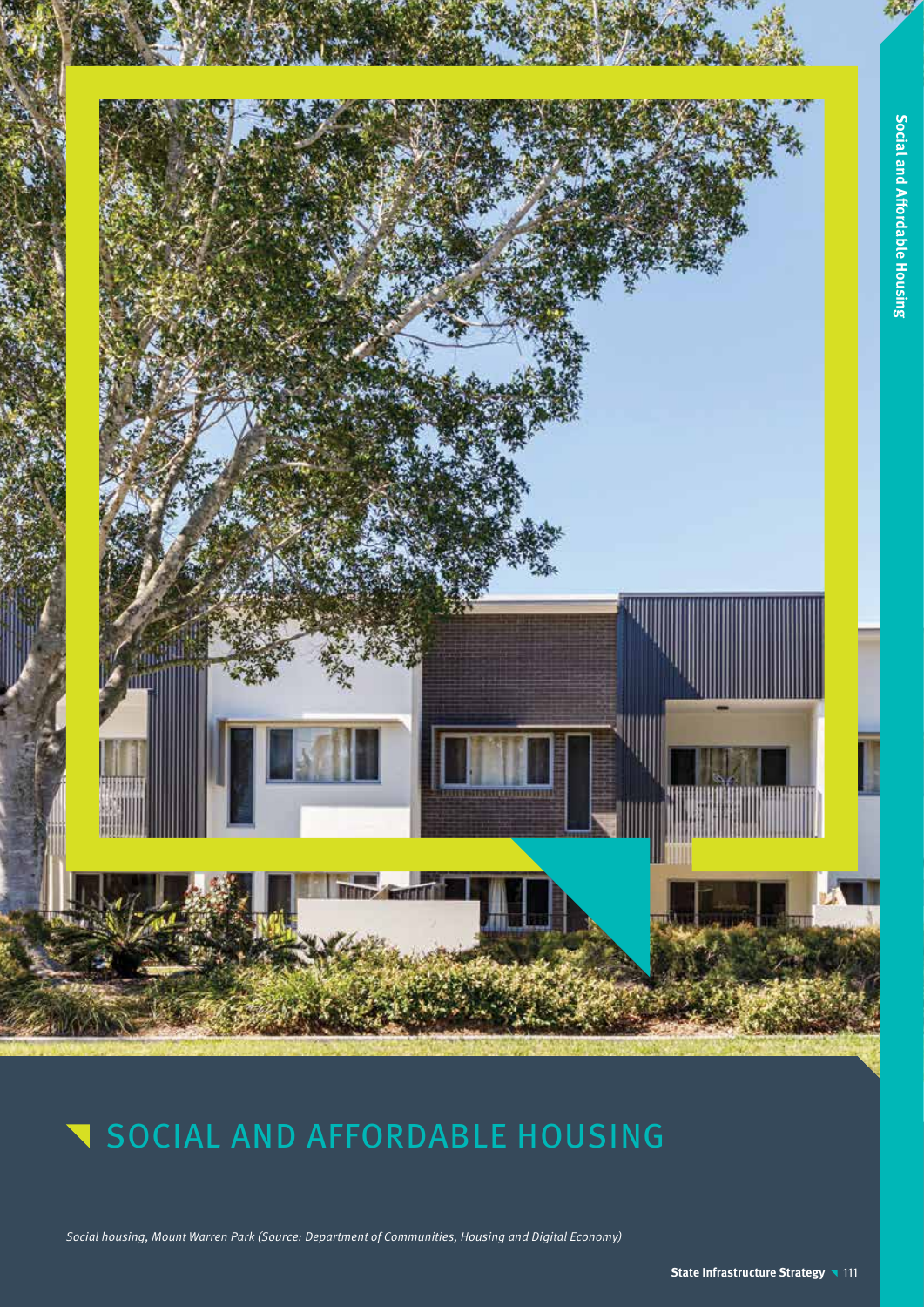## **VERVIEW**

Social and affordable housing is an important part of our communities, as it provides a safe and secure home for many Queenslanders.

The pandemic has had wide-ranging impacts on the way we live and work, impacting housing demand, supply and affordability. Demand for housing rapidly increased due to a range of influences, including record low interest rates, fiscal stimulus, and shifts in preferences driving higher property and private rental prices. These changing market conditions extend beyond SEQ to include regional areas which are experiencing increased demand and impacts on the construction of new homes as a result of material and labour shortages. The increasing frequency and severity of natural disasters such as flooding and bushfires is also presenting significant housing challenges for impacted communities. It is now more important than ever to create better housing pathways and improve housing choice to provide every Queenslander with the opportunity to fully participate in social and economic life.

Social housing is critical for responding to individuals and households who don't have the opportunity to access and sustain appropriate housing options in their community. Queensland's state and community housing provider owned social housing portfolios exceed 74,000 properties.<sup>82</sup> With more than 64,500 of these under state ownership, this makes the government the largest residential lessor in the state. Social housing dwellings are managed directly by the government (public or Aboriginal and Torres Strait Islander housing) or by community housing providers and specialist homelessness services. Government-owned properties are also leased to specialist homelessness service providers and used to deliver a suite of other services.

Public housing, community housing and specialist homelessness service providers respond to the specific needs of a range of people, including:

- ^ people requiring crisis support
- older people or young people experiencing or at risk of homelessness
- people with disability
- women and families experiencing or at risk of domestic and family violence
- ^ Aboriginal and Torres Strait Islander peoples and communities.

The Queensland Housing Strategy 2017–2027 seeks to ensure that every Queenslander has access to a safe, secure and affordable home that meets their needs, and is increasing the supply of social and affordable housing by almost 10,000 dwellings over the first eight years of the strategy.83 The Queensland Government is committed to constructing a minimum of 50 per cent of new public housing properties aligned with the intent of the Livable Housing Design Guidelines gold and platinum standard. This aims to increase the supply of accessible and adaptable housing, responding to the needs of social housing clients and enabling tenants to more readily age in place.

The Queensland Housing Strategy 2017–2027 is also implemented through the Aboriginal and Torres Strait Islander Housing Action Plan 2019–2023, which is delivering place-based, person-centred responses to improve outcomes for Aboriginal and Torres Strait Islander peoples across the housing continuum.

While the Queensland Government primarily plays a more direct role with social housing, it is also keen to work with others in supporting greater affordable housing. While affordable housing can mean different things to different people, it generally seeks to provide greater choice for low to moderate income households or accommodation for key workers. The state government supports this through a range of planning and economic development tools that assist local governments and the private sector to improve housing supply and diversity.

Partnerships at all levels are essential for improving broader housing outcomes like housing affordability. The state works collaboratively with other levels of government, the private sector and community housing providers to enable better social housing, affordable housing and other innovative housing solutions. The Australian Government, for example, has a greater capacity to improve outcomes through income support, taxation and other policy levers that would underpin the ability of all parties to improve housing supply and diversity.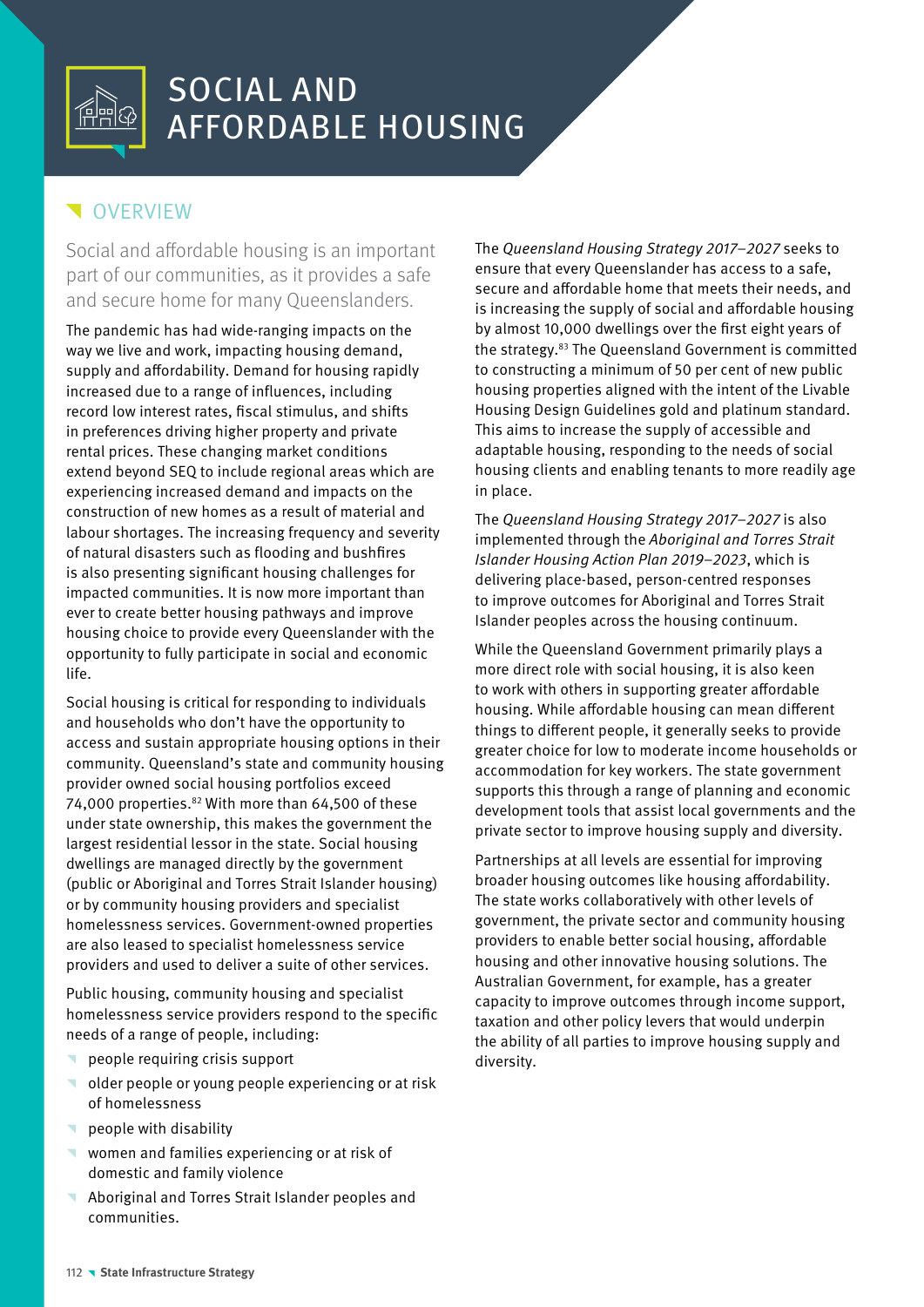### **CURRENT KEY INITIATIVES**

### **T** Queensland Housing Strategy 2017–2027

A 10-year plan to deliver more social and affordable homes and to transform the provision of housing services. Key strategy outcomes are being delivered through the:

- ^ Aboriginal and Torres Strait Islander Housing Action Plan 2019–2023 – Investing \$67.1 million over four years to deliver tailored housing responses for Aboriginal and Torres Strait Islander Queenslanders by working together with local communities and the housing sector.
- ^ Housing and Homelessness Action Plan 2021–2025 is backed by \$1.908 billion over four years, and the establishment of a \$1 billion Housing Investment Fund to provide a funding stream to increase housing supply and deliver enhanced housing outcomes.
- ^ Queensland Housing Investment Growth Initiative – delivering new homes through a coordinated and integrated capital program.



Affordable Housing





HOUSING AFFORDABILITY continues to be a challenge, exacerbated by sharp INCREASES IN PROPERTY

### AND RENTAL PRICES

throughout the COVID-19 pandemic. This creates issues, particularly for first home buyers and those trying to enter the housing market<sup>84</sup>



PEOPLE ON LOW AND MODERATE INCOMES are finding it harder to afford to LIVE IN THEIR COMMUNITIES, OR NEAR THEIR WORK<sup>85</sup>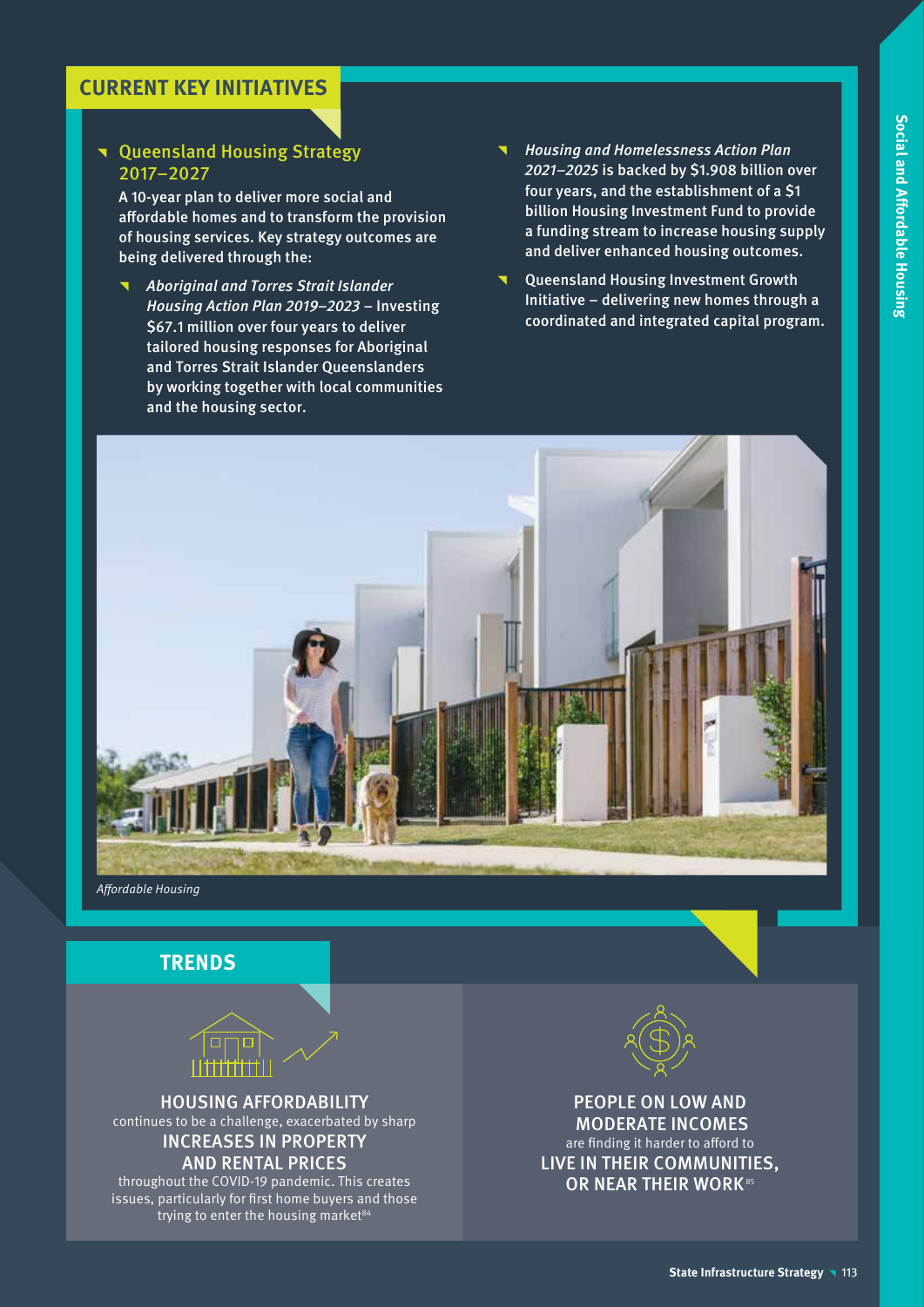

## **T** CHALLENGES

### Addressing increasing demand  $\bullet$ for social housing

Social housing is under pressure. Our growing population and dramatic increases in private housing prices are putting home purchases out of reach of low-and moderate-income earners. This is exacerbated by rising private rental prices and very low vacancy rates.<sup>86</sup> Almost three quarters (72 per cent) of Local Government Areas have private rental market vacancy rates below one per cent as at December 2021, including Queensland's most populous cities and regional centres (a market is considered 'tight' below 2.5 per cent).



### Competing with the private market

The COVID-19 recovery stimulus, and increased private and industrial market activity, has contributed to accelerated demand for land and construction. This is creating a more competitive market to deliver timely, appropriate social and affordable housing in the right place, at the right price. This is more pronounced in some regional markets where labour markets are small or more remotely located.

The market is delivering new housing supply and diversity, but this can be limited in the locations and at the prices required by lower income households who are seeking more affordable housing. This is also influencing a shift from owning to renting.



### Meeting contemporary housing needs

A portion of ageing social housing stock is not ideally suited to the needs of residents and is less able to support the diverse needs of a range of cohorts. For example, accessible homes suited to people with disability or smaller homes that are more suitable for single occupant households.







### Many people seeking housing assistance have other needs

Many Queenslanders seeking housing assistance have complex circumstances and engage with multiple human and health services and providers. For example, almost half of applicants for social housing have at least one person with disability in the household, and one in 10 have experienced domestic and family violence.





### Housing in Aboriginal and Torres Strait Islander communities

Social housing is the predominant form of housing tenure in Queensland's 16 Aboriginal and Torres Strait Islander Local Government Areas. Available land for the construction of new social housing to meet the demand and address overcrowding is limited.

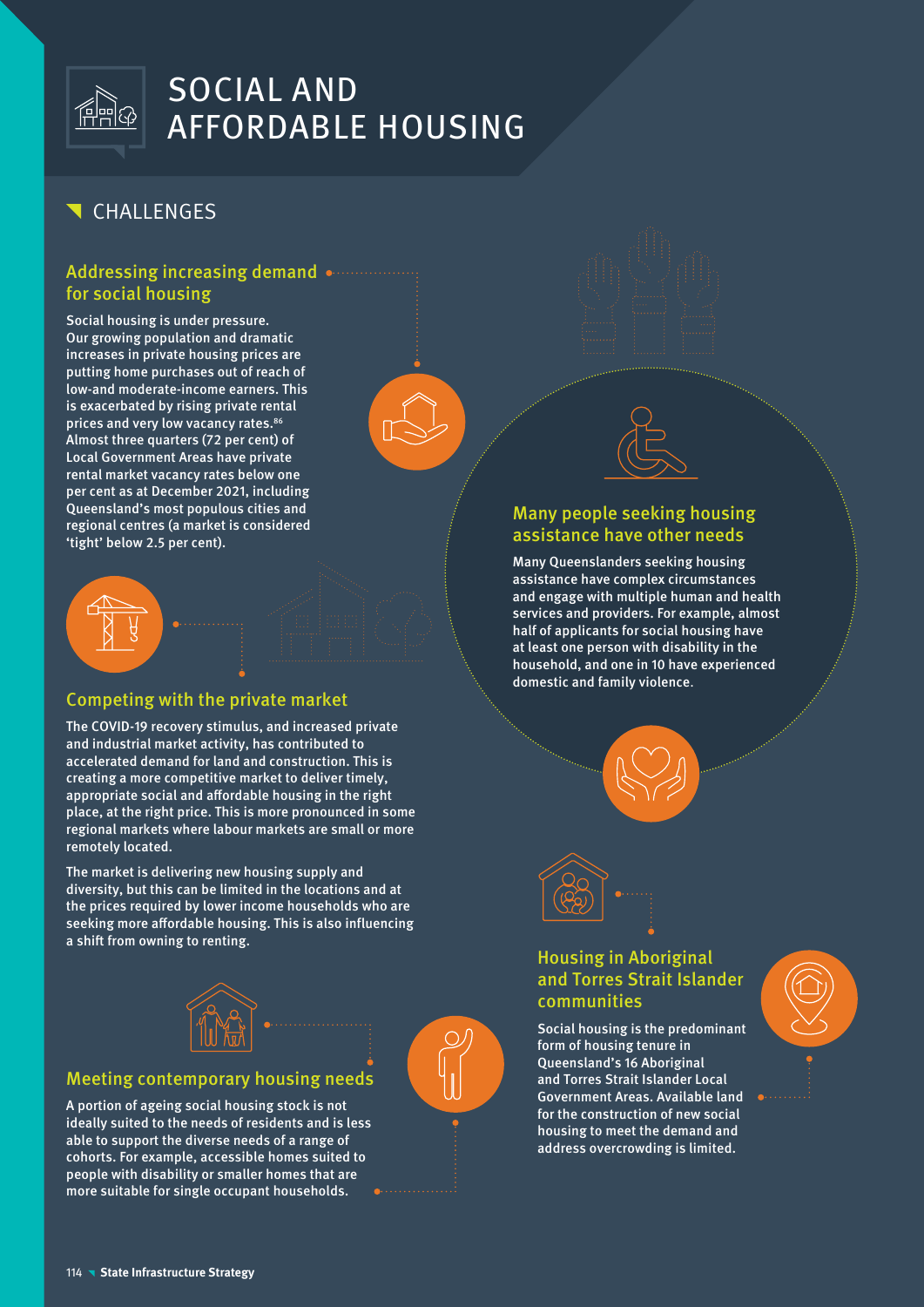# OPPORTUNITIES



### Maximising benefits from national, state and local initiatives

The Queensland Government is actively advancing its social housing policy objectives through a range of initiatives at all levels of government. This includes local government planning schemes, state planning mechanisms (such as regional plans), key strategic agreements such as City Deals, and major infrastructure developments such as urban renewal sites and new community growth areas.



### Expanding the range of alternative assistance options

Innovative delivery of affordable housing includes the Build to Rent pilot project, where government partners with the private sector to deliver affordable homes for rent at a discounted rate as a component of large-scale developments. Up to 240 dwellings across two Brisbane developments will be offered at a discounted rent, helping to retain key workers in inner city areas. Two further transactions under the pilot project are underway, with successful completion expected to deliver more affordable housing to the Brisbane area. These projects will provide secure, long-term rental accommodation for tenants who don't necessarily qualify for access to social housing, but may struggle to live close to where they work.





Growth Initiative.



Strengthening the community housing sector The Queensland Government supports community housing providers to deliver place-based, person-centred housing support through innovative funding opportunities and partnerships across government and private industry. This is central to the success of the Queensland Housing Investment

### Investing in new social housing supply

The Queensland Housing Strategy 2017–2027 is increasing the supply of social housing to meet demand in areas of high need, while creating jobs across the state. The strategy's Housing and Homelessness Action Plan 2021–25 is delivering new housing and upgrading existing homes to develop a more diverse mix of property types that better suit the needs of vulnerable households.

### Supporting inclusive communities

Queensland's Housing Principles for Inclusive Communities were developed to promote rights, choice, control, accessibility and inclusion in housing to improve the lives of people with disability and older people who face greater barriers in accessing safe, accessible and affordable housing across all housing tenures. In line with these principles the Queensland Government continues to promote inclusive housing design and service delivery responses for all Queenslanders.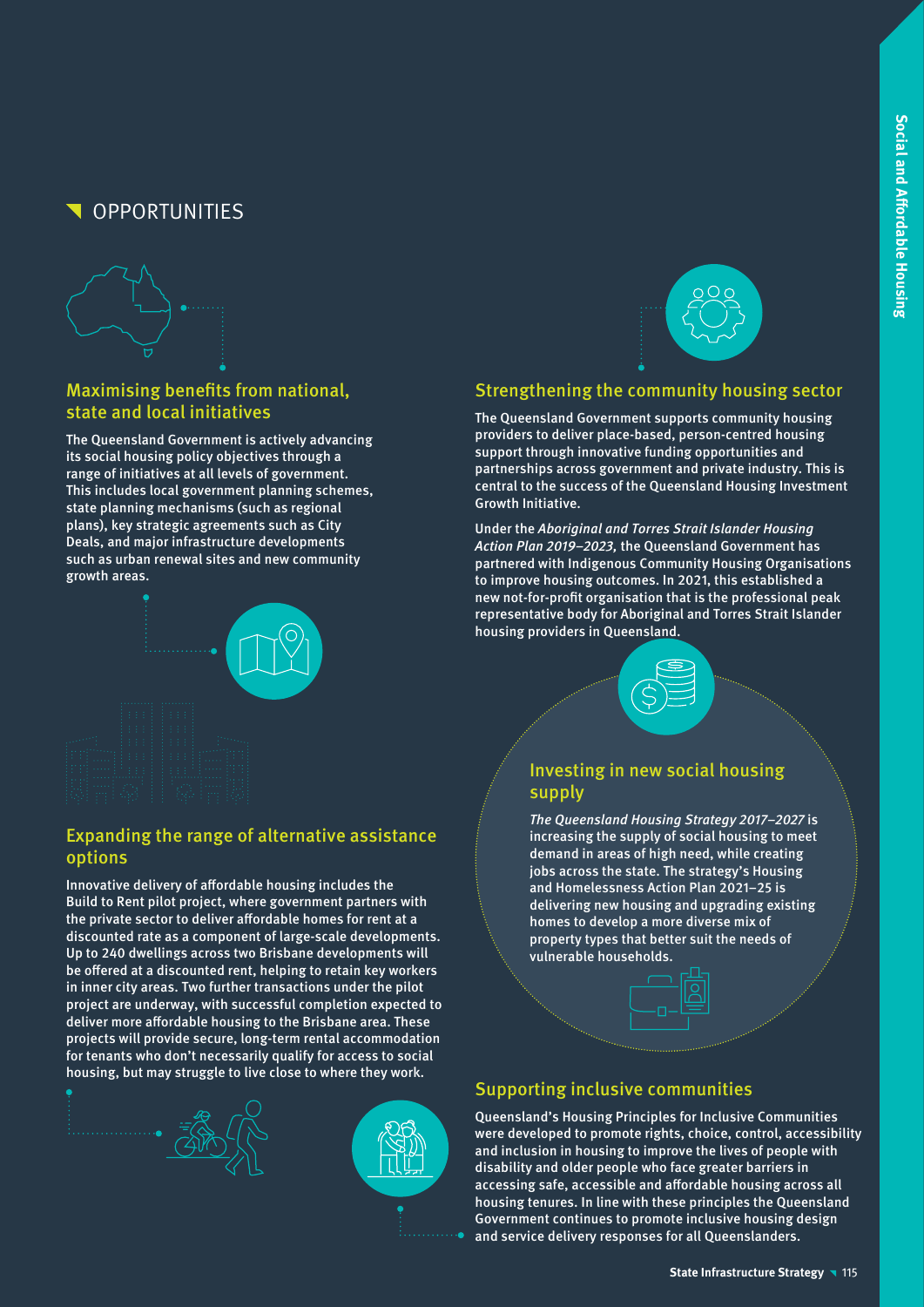

## PRIORITY ACTIONS

### **1** Increasing social housing supply **(DCHDE, DEPW, QT)**



Deliver a coordinated program of capital works and capital grants that optimise the use of public housing assets, revitalise social housing precincts and work with our partners to increase the supply of social housing.

Redevelop high value sites to maximise yield and promote a range of options for housing with support.

### **4 Making use of state planning and economic development tools (DSDILGP, DCHDE)**



Explore opportunities to deliver social and affordable housing using state planning and economic development tools. For example, affordable by design principles, planning incentives, inclusionary planning, and mandating social and affordable housing in Priority Development Areas.

**7 Strengthening housing outcomes for Aboriginal and Torres Strait Islander peoples (DCHDE, DSDSATSIP)**

In partnership with Aboriginal and Torres Strait Islander communities, develop place-based, community led responses to local housing challenges and priorities through local housing plans, delivering new housing as agreed with communities. Explore opportunities to increase land supply for social housing.

### **10 Partnering for inclusive housing with people with disability (DCHDE)**



Develop a disability housing action plan to co-design housing responses with people with disability, peak and expert organisations; and work across government and the sector to deliver integrated housing responses and diversity of supply that promotes a person's rights, choice, control and inclusion.

**2 Leasing and purchasing properties from the private housing market to meet emergent need (DCHDE)**



Access properties from the private market through headleasing and spot purchases.

**3 Supporting growth, sustainability and innovation in the community housing sector (DCHDE)**



Work in partnership with community housing peak and industry bodies to promote growth, sustainability and innovative place-based responses.

**5 Facilitating innovative funding, financing and service delivery options (QT, DCHDE)**



Drive strategic partnerships between the state and a wide range of potential participants such as the Australian Government, National Disability Insurance Agency, local governments, community housing providers, private developers, institutional investors, and not-for-profit partners, either individually or as a consortia.

**8 Responding to land and housing demands in growth areas (DSDILGP)**

Continue to work collaboratively with state agencies, local governments, utility providers and industry to better respond to the demands for land, and affordable and diverse housing, in SEQ.

The Growth Areas Team will focus on systemic issues and processes affecting land and housing supply by facilitating improved partnerships between developers, local governments, utility providers and state government.

### **6 Working with regional councils to increase and diversify regional housing supply (DCHDE, DEPW)**



Explore opportunities for alternative government and non-government investment and incentives in rural and remote communities. This would draw on local intelligence to support demand and supply analysis to guide social housing investment.

### **9 Enhancing social housing design (DCHDE, QGA)**

Delivering new social housing in line with the targets set for Livable Housing Design Guidelines and enabling design-led, place-based and person-centred homes in line with the Social Housing Design Guideline-QCompanion document 202187.

## INFRASTRUCTURE OBJECTIVES



Encourage jobs, growth and productivity



Develop regions, places and precincts



Enhance sustainability and resilience



Adopt smarter approaches